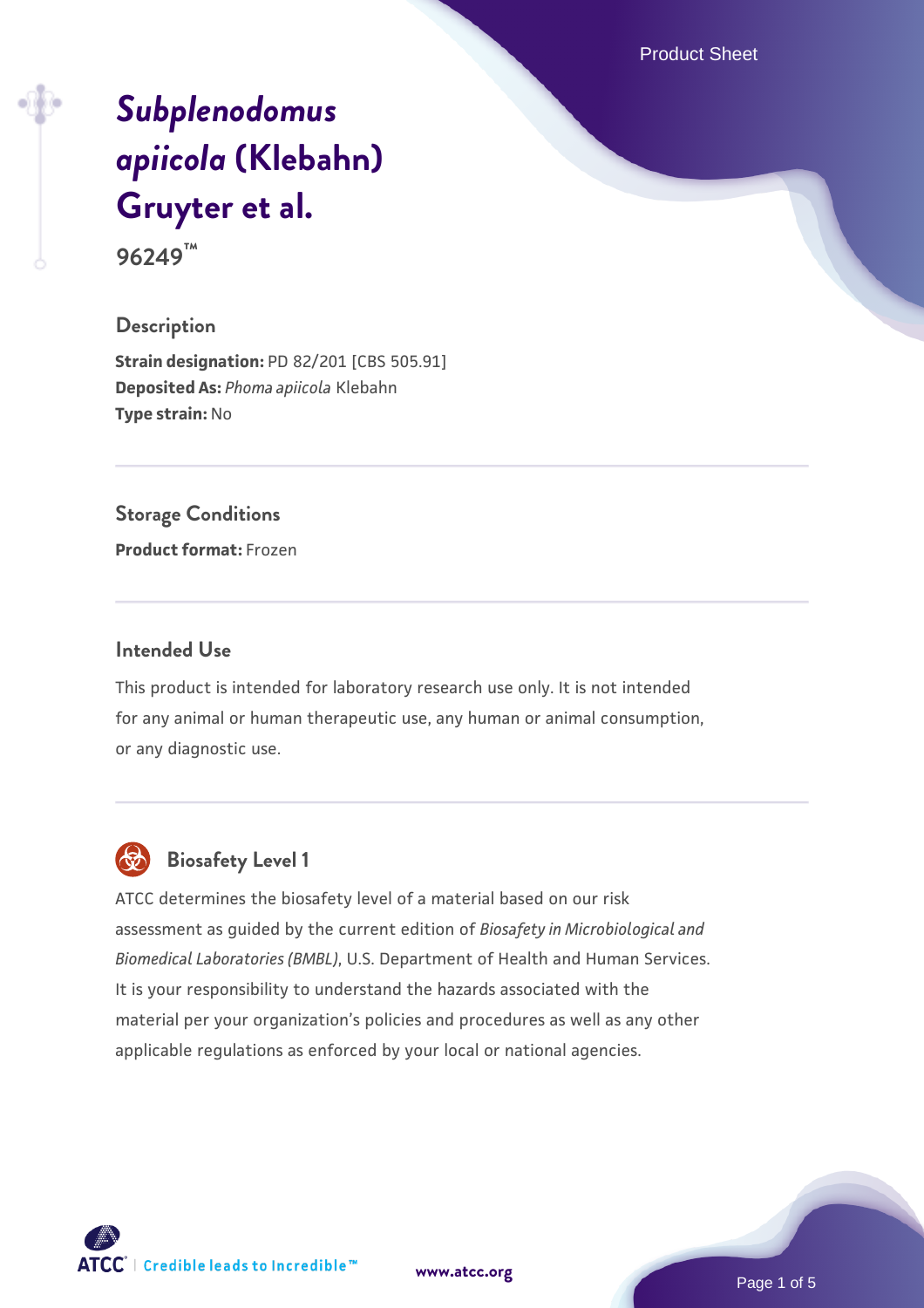ATCC highly recommends that appropriate personal protective equipment is always used when handling vials. For cultures that require storage in liquid nitrogen, it is important to note that some vials may leak when submersed in liquid nitrogen and will slowly fill with liquid nitrogen. Upon thawing, the conversion of the liquid nitrogen back to its gas phase may result in the vial exploding or blowing off its cap with dangerous force creating flying debris. Unless necessary, ATCC recommends that these cultures be stored in the vapor phase of liquid nitrogen rather than submersed in liquid nitrogen.

## **Certificate of Analysis**

For batch-specific test results, refer to the applicable certificate of analysis that can be found at www.atcc.org.

### **Growth Conditions**

**Medium:**  [ATCC Medium 334: Oatmeal agar](https://www.atcc.org/-/media/product-assets/documents/microbial-media-formulations/3/3/4/atcc-medium-334.pdf?rev=e382a75a48794764902dd7457c97fc29) **Temperature:** 24°C **Incubation:** under black light

## **Material Citation**

If use of this material results in a scientific publication, please cite the material in the following manner: *Subplenodomus apiicola* (Klebahn) Gruyter et al. (ATCC 96249)

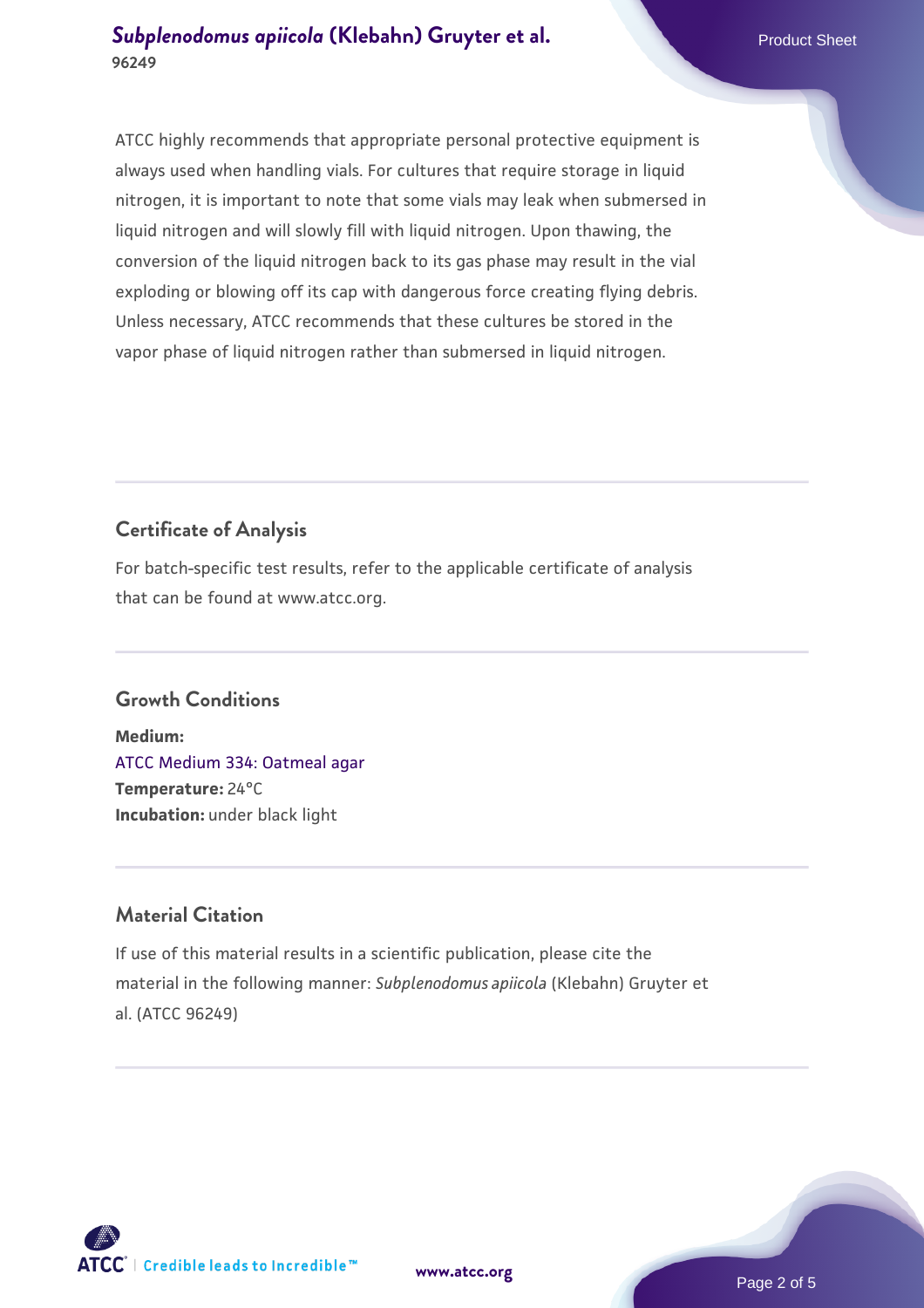#### **References**

References and other information relating to this material are available at www.atcc.org.

#### **Warranty**

The product is provided 'AS IS' and the viability of ATCC® products is warranted for 30 days from the date of shipment, provided that the customer has stored and handled the product according to the information included on the product information sheet, website, and Certificate of Analysis. For living cultures, ATCC lists the media formulation and reagents that have been found to be effective for the product. While other unspecified media and reagents may also produce satisfactory results, a change in the ATCC and/or depositor-recommended protocols may affect the recovery, growth, and/or function of the product. If an alternative medium formulation or reagent is used, the ATCC warranty for viability is no longer valid. Except as expressly set forth herein, no other warranties of any kind are provided, express or implied, including, but not limited to, any implied warranties of merchantability, fitness for a particular purpose, manufacture according to cGMP standards, typicality, safety, accuracy, and/or noninfringement.

#### **Disclaimers**

This product is intended for laboratory research use only. It is not intended for any animal or human therapeutic use, any human or animal consumption, or any diagnostic use. Any proposed commercial use is prohibited without a license from ATCC.

While ATCC uses reasonable efforts to include accurate and up-to-date information on this product sheet, ATCC makes no warranties or representations as to its accuracy. Citations from scientific literature and



**[www.atcc.org](http://www.atcc.org)**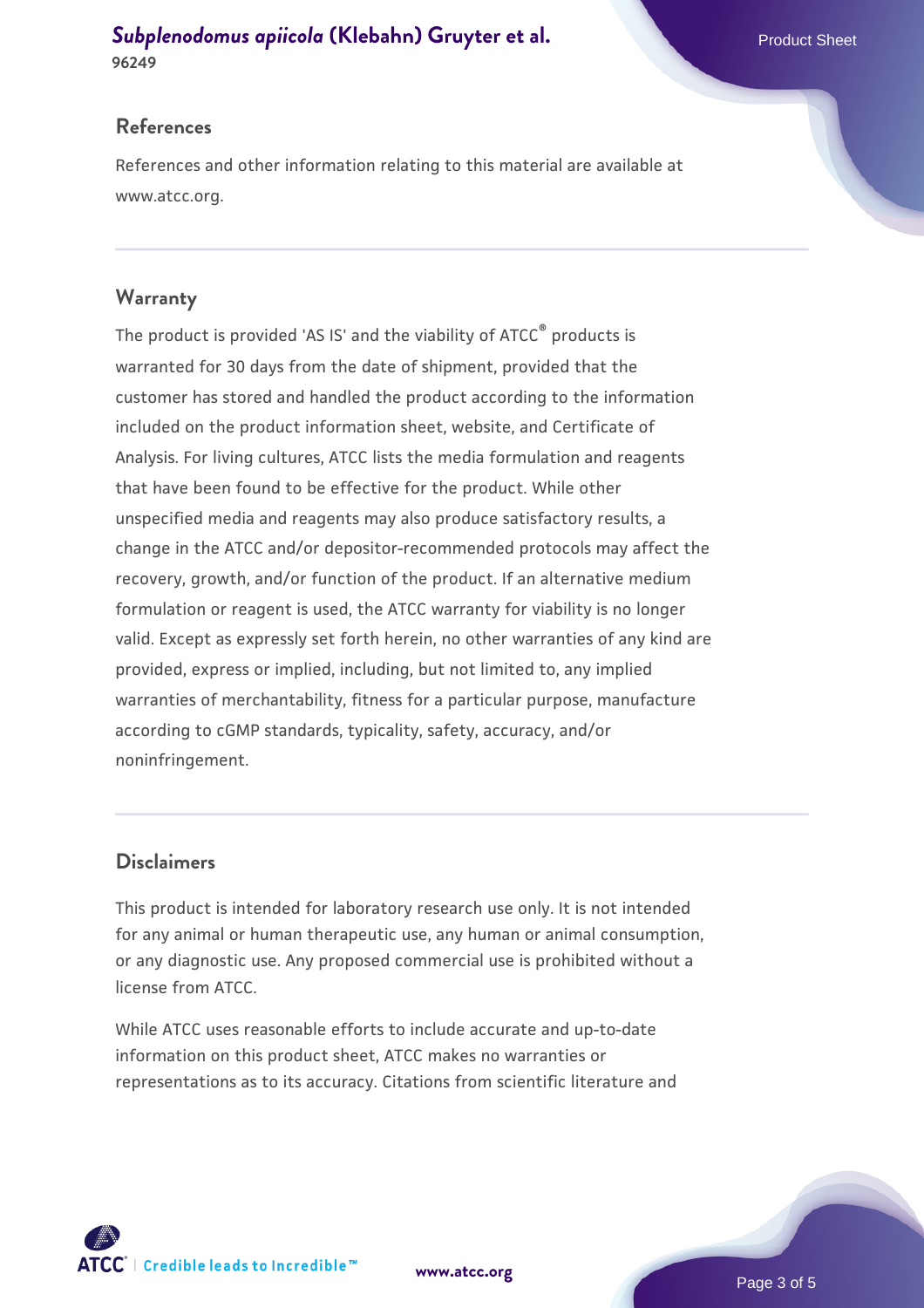patents are provided for informational purposes only. ATCC does not warrant that such information has been confirmed to be accurate or complete and the customer bears the sole responsibility of confirming the accuracy and completeness of any such information.

This product is sent on the condition that the customer is responsible for and assumes all risk and responsibility in connection with the receipt, handling, storage, disposal, and use of the ATCC product including without limitation taking all appropriate safety and handling precautions to minimize health or environmental risk. As a condition of receiving the material, the customer agrees that any activity undertaken with the ATCC product and any progeny or modifications will be conducted in compliance with all applicable laws, regulations, and guidelines. This product is provided 'AS IS' with no representations or warranties whatsoever except as expressly set forth herein and in no event shall ATCC, its parents, subsidiaries, directors, officers, agents, employees, assigns, successors, and affiliates be liable for indirect, special, incidental, or consequential damages of any kind in connection with or arising out of the customer's use of the product. While reasonable effort is made to ensure authenticity and reliability of materials on deposit, ATCC is not liable for damages arising from the misidentification or misrepresentation of such materials.

Please see the material transfer agreement (MTA) for further details regarding the use of this product. The MTA is available at www.atcc.org.

#### **Copyright and Trademark Information**

© ATCC 2021. All rights reserved. ATCC is a registered trademark of the American Type Culture Collection.

#### **Revision**

This information on this document was last updated on 2022-03-26



**[www.atcc.org](http://www.atcc.org)**

Page 4 of 5